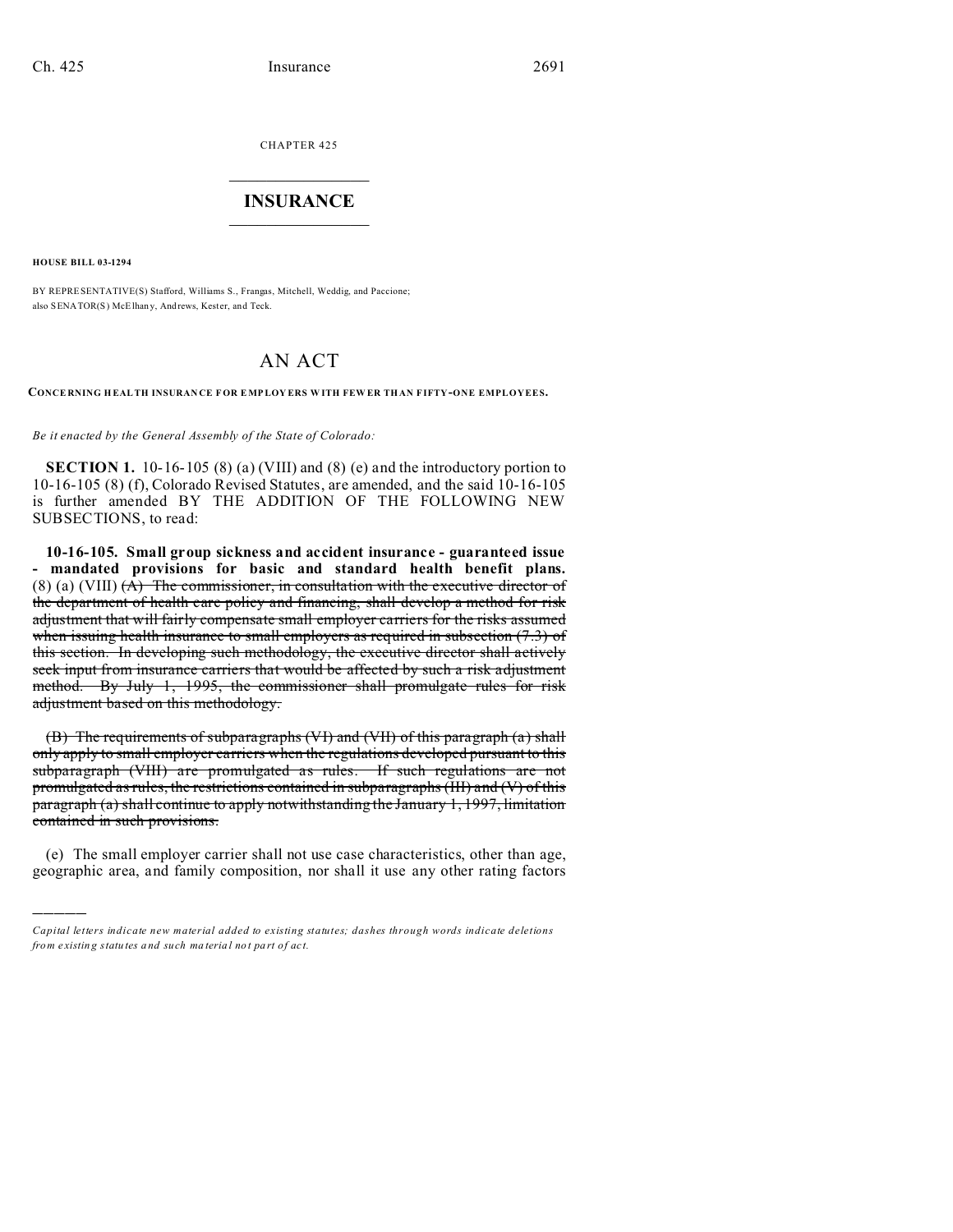2692 Insurance Ch. 425

other than actual claims experience on that small employer carrier's health benefit plan, industry, class of business, and plan design without prior approval of the commissioner, except as provided in subparagraph (I) of paragraph (a) of this subsection (8) AND SUBSECTIONS (13) TO (15) OF THIS SECTION.

(f) The commissioner may establish rules to implement the provisions of this subsection (8) and to assure that rating practices used by small employer carriers are consistent with the purposes of this subsection  $(8)$  AND SUBSECTIONS  $(13)$  TO  $(15)$  OF THIS SECTION, including rules that:

(13) (a) (I) ON AND AFTER JANUARY 1, 2004, A SMALL EMPLOYER MAY BE SUBJECT TO PREMIUM ADJUSTMENTS FOR HEALTH STATUS UP TO THIRTY-FIVE PERCENT ABOVE THE MODIFIED COMMUNITY RATE FOR A PERIOD NO GREATER THAN TWELVE MONTHS IF THE SMALL EMPLOYER HAS, AT ANY TIME DURING THE PAST TWELVE MONTHS, PURCHASED HEALTH BENEFIT COVERAGE AS A SMALL EMPLOYER THAT IS EITHER SELF-FUNDED OR INSURED THROUGH A HEALTH BENEFIT PLAN THAT IS NOT A SMALL GROUP PLAN; EXCEPT FOR HEALTH BENEFIT PLANS SPONSORED BY AN EMPLOYEE LEASING COMPANY, AS DEFINED IN SECTION 8-70-114 (2) (a) (I), C.R.S., PURSUANT TO SUB-SUBPARAGRAPHS (D) TO (F) OF THIS SUBPARAGRAPH (I). THE PROVISIONS OF THIS SUBPARAGRAPH (I) SHALL NOT APPLY TO:

(A) A SMALL EMPLOYER THAT HAS NOT PREVIOUSLY SPONSORED A HEALTH BENEFIT PLAN FOR ITS EMPLOYEES;

(B) A SELF-EMPLOYED PERSON WHO HAS NOT PREVIOUSLY QUALIFIED AS A BUSINESS GROUP OF ONE;

(C) A SMALL EMPLOYER THAT MEETS THE CRITERIA OF PARAGRAPH (b) OF THIS SUBSECTION (13);

(D) A SMALL EMPLOYER THAT HAD PREVIOUSLY PARTICIPATED IN A HEALTH BENEFIT PLAN THROUGH AN EMPLOYEE LEASING COMPANY, AS DEFINED IN SECTION 8-70-114 (2) (a) (I), C.R.S., IF THE SMALL EMPLOYER'S COVERAGE THROUGH THE EMPLOYEE LEASING COMPANY WAS SUBJECT TO THE SMALL GROUP LAWS;

(E) A SMALL EMPLOYER THAT HAD PREVIOUSLY PARTICIPATED IN A HEALTH BENEFIT PLAN SPONSORED BY AN EMPLOYEE LEASING COMPANY, AS DEFINED IN SECTION 8-70-114 (2) (a) (I), C.R.S., AND THE SMALL EMPLOYER IS NO LONGER A PARTY TO AN EMPLOYEE LEASING COMPANY; OR

(F) A SMALL EMPLOYER THAT IS CURRENTLY USING THE SERVICESOF AN EMPLOYEE LEASING COMPANY, AS DEFINED IN SECTION  $8-70-114(2)$  (a) (I), C.R.S., THAT DOES NOT OFFER A HEALTH BENEFIT PLAN AS PART OF ITS EMPLOYEE LEASING SERVICES OR BECAUSE OF AN ACTION BY AN INSURER, HAS CEASED OFFERING A HEALTH BENEFIT PLAN TO EMPLOYEES ASSIGNED TO CLIENT LOCATIONS PURSUANT TO AN EMPLOYEE LEASING CONTRACT.

(II) FOR THE PURPOSES OF DETERMINING WHETHER THE SMALL EMPLOYER IS ELIGIBLE FOR THE PREMIUM ADJUSTMENT, THE CARRIER MAY REQUIRE THAT THE SMALL EMPLOYER SUBMIT EITHER OF THE FOLLOWING: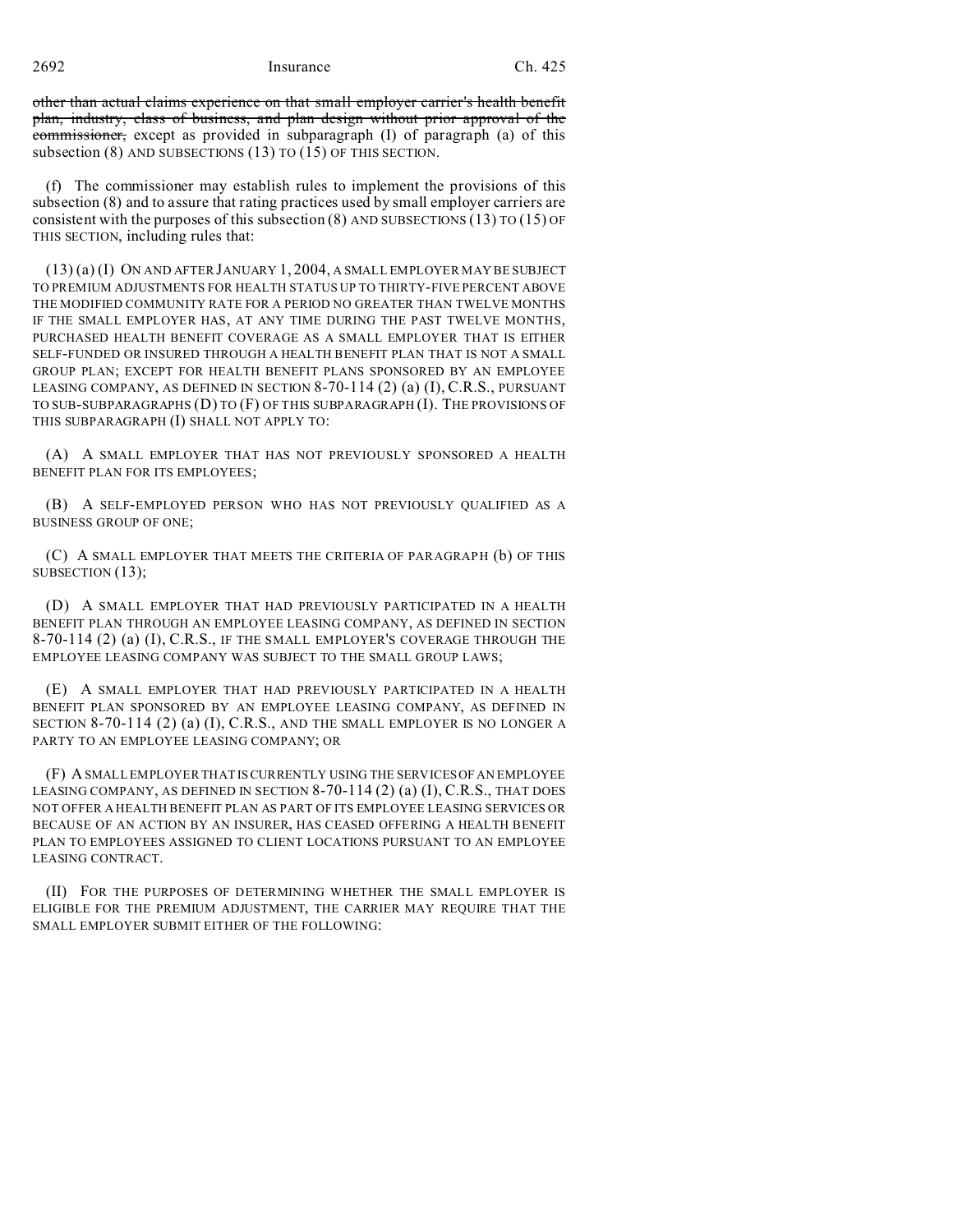## Ch. 425 Insurance 2693

## (A) EVIDENCE OF THE MOST RECENT HEALTH BENEFIT COVERAGE; OR

(B) IN THE CIRCUMSTANCES IN WHICH THE SMALL EMPLOYER DOES NOT CURRENTLY SPONSOR A SMALL GROUP PLAN, A SIGNED AFFIDAVIT CONFIRMING THAT THE SMALL EMPLOYER HAS NEVER SPONSORED A GROUP POLICY AT ANY TIME DURING THE PAST TWELVE MONTHS PRIOR TO APPLYING FOR SMALL GROUP COVERAGE, AND ACKNOWLEDGING THAT FAILURE TO REPORT SUCH PREVIOUS GROUP COVERAGE MAY RESULT IN THE APPLICATION OF A PREMIUM ADJUSTMENT FOR HEALTH STATUS OF UP TO THIRTY-FIVE PERCENT ABOVE THE MODIFIED COMMUNITY RATE FOR A SMALL EMPLOYER CARRIER.

(b) A SMALL EMPLOYER WHO HAD PURCHASED HEALTH BENEFIT COVERAGE FROM A SMALL EMPLOYER CARRIER AND WHO DISCONTINUED HEALTH BENEFIT COVERAGE AS A SMALL EMPLOYER PRIOR TO JANUARY 1, 2004, MAY OBTAIN HEALTH BENEFIT COVERAGE FROM A SMALL EMPLOYER CARRIER WITHOUT BEING SUBJECT TO PREMIUM ADJUSTMENTS FOR HEALTH STATUS PRIOR TO JULY 1, 2004.

(c) SMALL EMPLOYER CARRIERS MAY OFFER SMALL GROUP POLICIESTHAT INCLUDE A PREMIUM DISCOUNT NOT TO EXCEED TEN PERCENT FOR THOSE INDIVIDUALS THAT HAVE REFRAINED FROM SMOKING FOR MORE THAN TWELVE CONSECUTIVE MONTHS PRIOR TO THE EFFECTIVE DATE OR RENEWAL OF THE SMALL GROUP NONSMOKER POLICY. SUCH NONSMOKER DISCOUNTS SHALL BE FOR THE SUBSEQUENT POLICY YEAR PERIOD. PROOF OF NONSMOKING STATUS MAY BE REQUESTED BY THE CARRIER WHEN THE POLICY IS ISSUED OR RENEWED.

(d) THE PREMIUM ADJUSTMENT FOR HEALTH STATUS ALLOWED PURSUANT TO THIS SUBSECTION(13) SHALL ONLY BE USED FOR THE CALCULATION OF PREMIUM AMOUNTS AND SHALL NOT BE USED BY A SMALL EMPLOYER CARRIER AS A BASIS OF ACCEPTANCE OR REJECTION OF HEALTH BENEFIT COVERAGE FOR A SMALL EMPLOYER. THE PREMIUM ADJUSTMENT FOR HEALTH STATUS SHALL NOT APPLY TO A GROUP OF MORE THAN FIFTY EMPLOYEES THAT SUBSEQUENTLY BECOMES SUBJECT TO SMALL GROUP COVERAGE IF SUCH GROUP HAS HAD NO LAPSE OF COVERAGE GREATER THAN NINETY DAYS.

(14) (a) A SMALL EMPLOYER GROUP WHOSE SMALL GROUP INSURANCE HAS BEEN DISCONTINUED BECAUSE OF NONPAYMENT OF PREMIUMS OR FRAUD MAY BE SUBJECT TO PREMIUM ADJUSTMENTS FOR HEALTH STATUS OF NO MORE THAN THIRTY-FIVE PERCENT ABOVE THE MODIFIED COMMUNITY RATE FOR A SMALL EMPLOYER CARRIER WHEN THE SMALL BUSINESS GROUP REAPPLIES FOR COVERAGE IN THE SMALL GROUP MARKET. A SMALL EMPLOYER CARRIER MAY REQUIRE THE INCREASED PREMIUM TO APPLY TO THE SMALL BUSINESS GROUP FOR A PERIOD NO GREATER THAN TWELVE MONTHS.

(b) THE PREMIUM ADJUSTMENT FOR HEALTH STATUS ALLOWED PURSUANT TO THIS SUBSECTION(14) SHALL ONLY BE USED FOR THE CALCULATION OF PREMIUM AMOUNTS AND SHALL NOT BE USED BY A SMALL EMPLOYER CARRIER AS A BASIS OF ACCEPTANCE OR REJECTION OF HEALTH BENEFIT COVERAGE FOR A BUSINESS GROUP OF ONE.

(15) ON AND AFTER JANUARY 1, 2004, SMALL EMPLOYER GROUPS WHO HAVE NOT PREVIOUSLY SPONSORED HEALTH BENEFIT COVERAGE SHALL NOT BE SUBJECT TO PREMIUM ADJUSTMENTS FOR HEALTH STATUS PURSUANT TO SUBSECTION (13) OF THIS